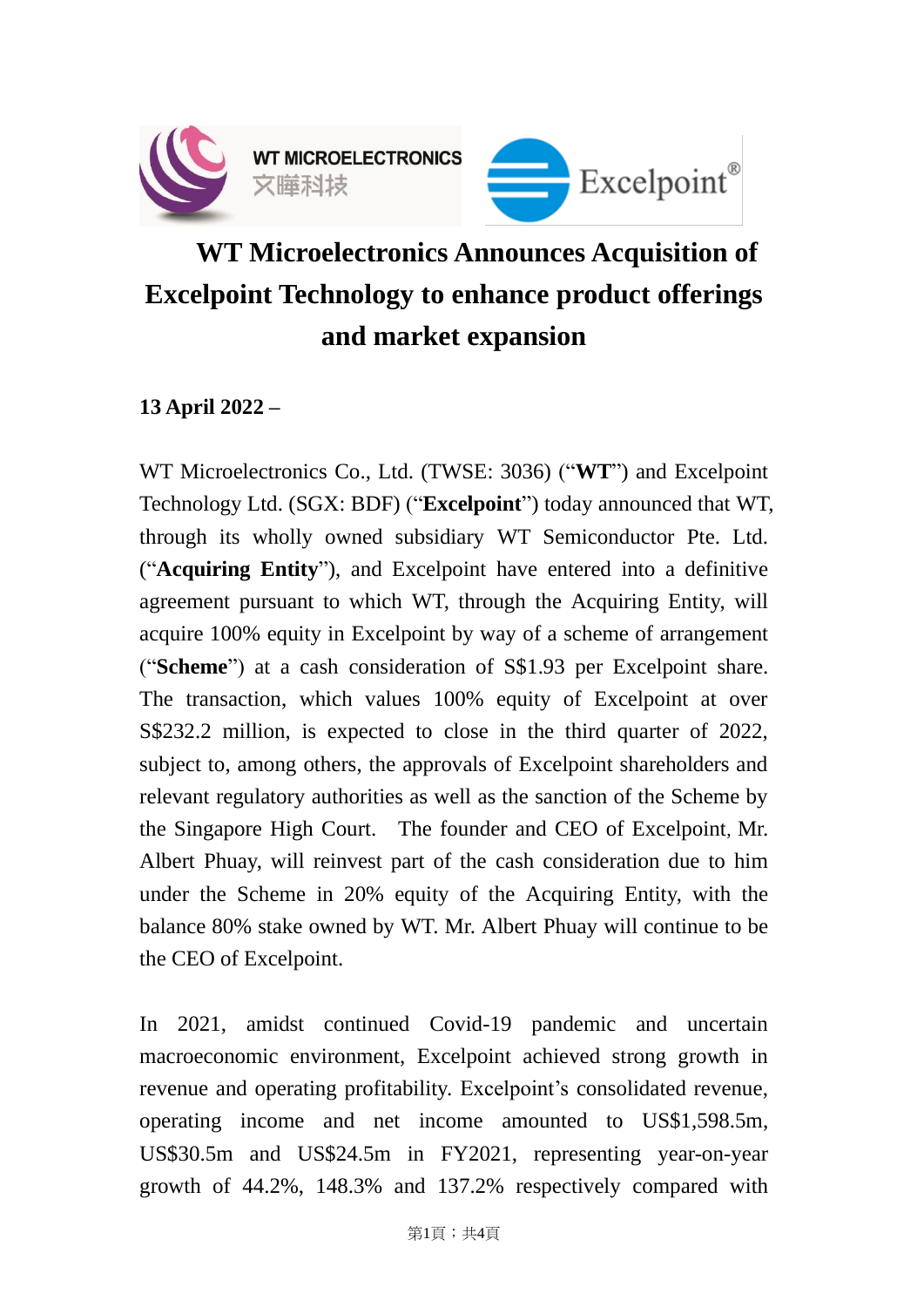FY2020. Excelpoint's emphasis on strengthening its engineering expertise and capabilities to develop more technology solutions alongside its partners adds value to the company's business, ensuring its sustainability and relevance to market needs. This strategy has given Excelpoint a competitive edge and its strong positioning in today's market.

Excelpoint was listed in the Singapore stock exchange in 2004. Through the years, the company has built and grew its businesses based on its strong fundamentals, including the long-term trusted relationships with Excelpoint's suppliers, such as Analog Device (ADI), Microchip, Qorvo, Qualcomm, and Samsung, among others. The company continues to expand its customer base and now works closely with over 4,000 customers.

WT, founded in 1993, is one of the global leading distributors of semiconductor components. WT has focused on high quality and value-driven businesses to pursue profitable growth and drive competitive advantages. After years of higher-than-industry growth, it achieved a revenue of close to US\$16 billion in 2021. WT currently partners with over 80 suppliers across every major technology segment to serve over 8,000 customers worldwide.

There are strong synergies between both companies, who are believers of value-adding to partners. The enhanced complementary product line offerings will allow for business expansion. Most importantly, with the experienced teams and footprints from both companies, customers will benefit from the extensive product solutions and technical support provided by the WT group, allowing them earlier access to the market.

In addition, the established customer bases combined would significantly improve the distribution capabilities and customer portfolios of WT in the Asia Pacific region. Cross selling of various products to the customers of Excelpoint and WT would not only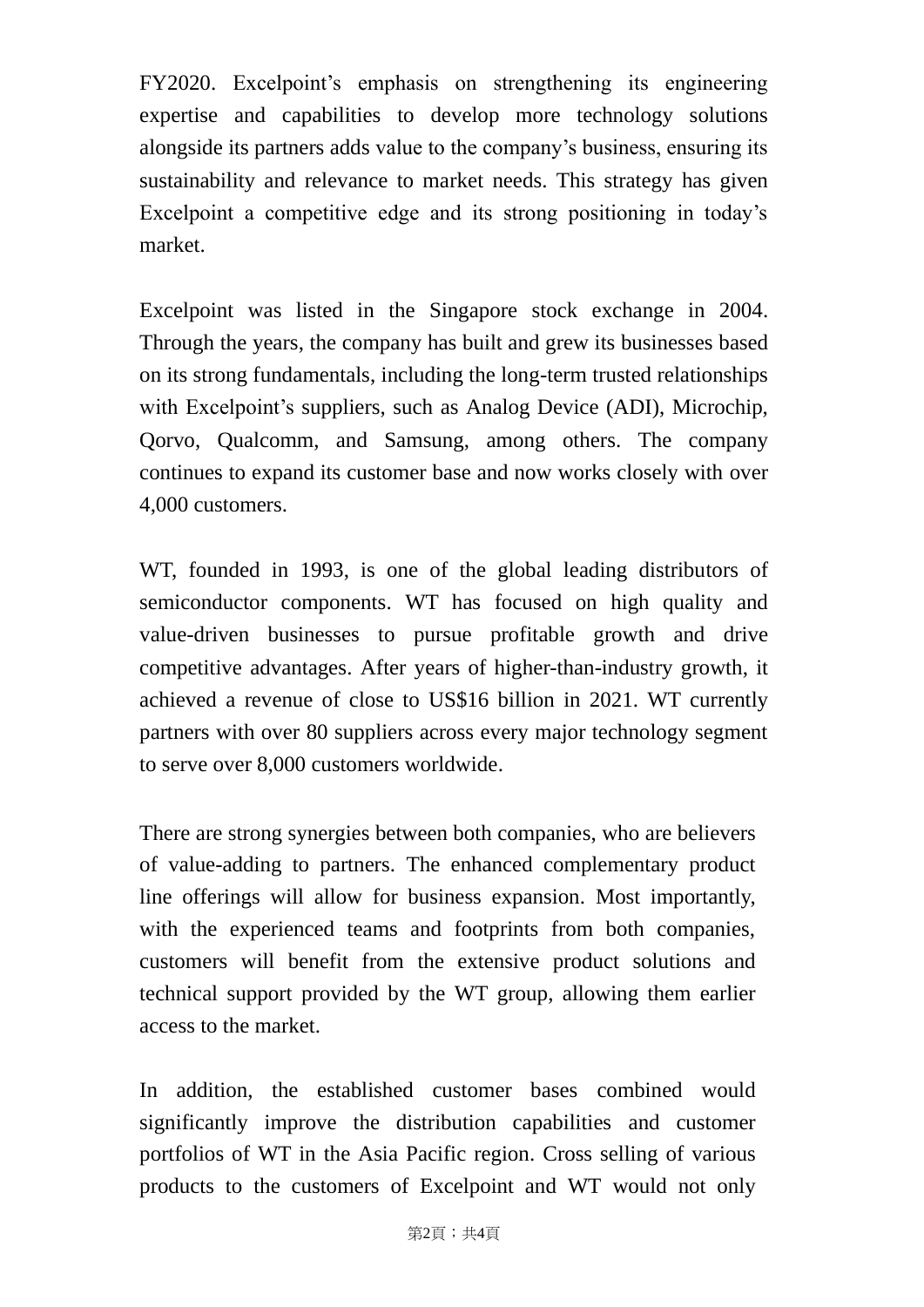realise potential synergies for the enlarged WT group, but also bring more demand creation opportunities for the suppliers.

## *RESPONSIBILITY STATEMENTS*

*Excelpoint. The directors of the Excelpoint (including any who may have delegated detailed supervision of the preparation of this press release) have taken all reasonable care to ensure that the facts stated and all opinions expressed in this press release (excluding information relating to Mr. Albert Phuay (in respect of arrangements other than in his capacity as director of Excelpoint, the Acquiring Entity and/or WT or any opinion expressed by the Acquiring Entity and/or WT) are fair and accurate and that there are no other material facts not contained in this press release, the omission of which would make any statement in this press release misleading. The directors of Excelpoint jointly and severally accept responsibility accordingly.* 

*Where any information has been extracted or reproduced from published or otherwise publicly available sources or obtained from the Acquiring Entity and/or WT, the sole responsibility of the directors of Excelpoint has been to ensure that, through reasonable enquiries, such information is accurately extracted from such sources or, as the case may be, reflected or reproduced in this press release. The directors of Excelpoint do not accept any responsibility for any information relating to the Acquiring Entity and/or WT or any opinion expressed by the Acquiring Entity and/or WT.*

第3頁;共4頁 *Acquiring Entity. The directors of the Acquiring Entity (including any who may have delegated detailed supervision of the preparation of this press release) have taken all reasonable care to ensure that the facts stated and all opinions expressed in this press release (excluding information relating to Excelpoint or any opinion expressed by Excelpoint) are fair and accurate and that there are no other material facts not contained in this press release, the omission of which would make any statement in this press release misleading. The directors of the Acquiring Entity jointly and severally accept responsibility*